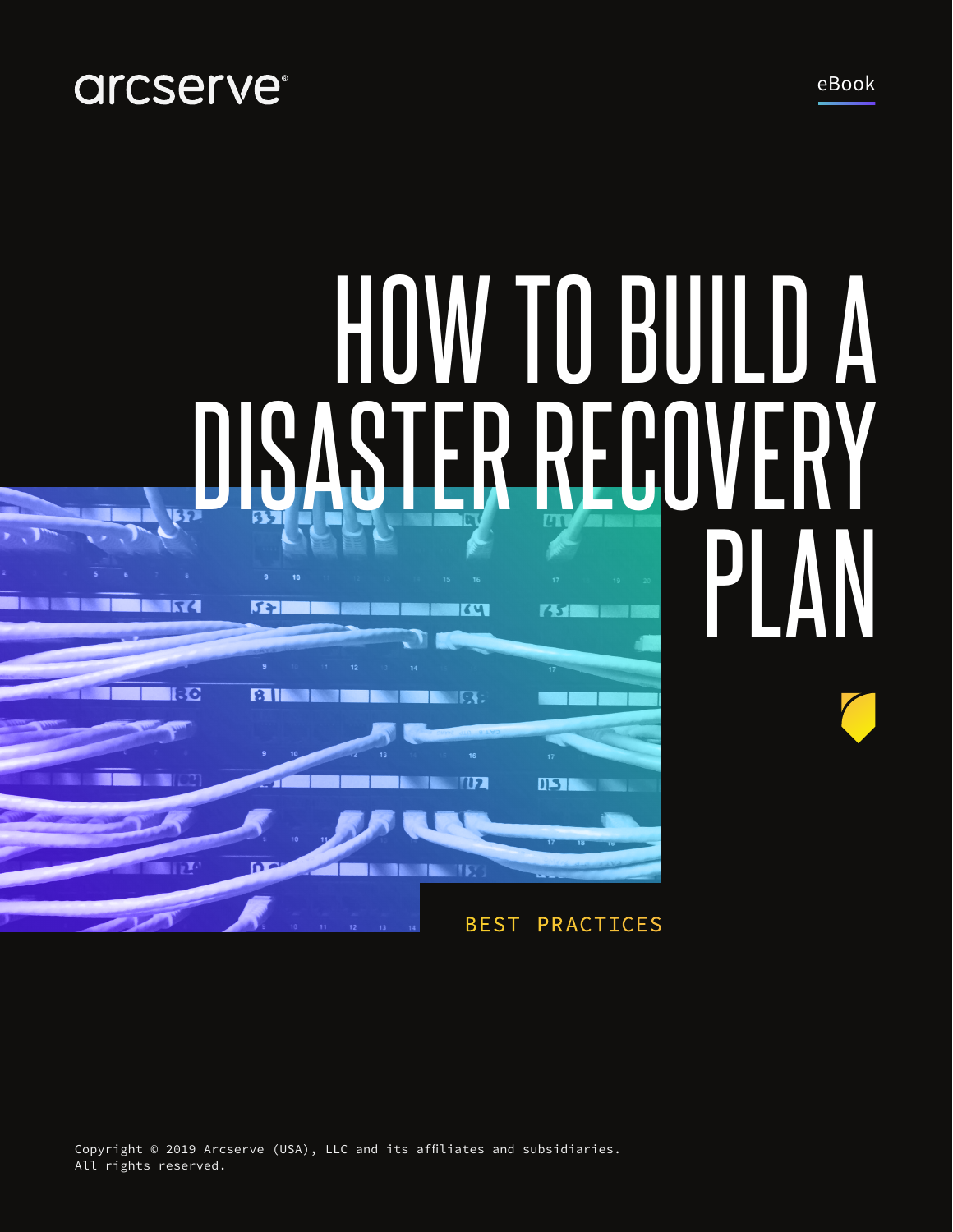### **arcserve®**

# SUCCESSFULLY BUILDING A DISASTER RECOVERY PLAN

No amount of money or planning can stop disasters from happening. But a good disaster recovery (DR) plan can reduce your downtime from a week or a day, to hours or even minutes.

Like any important project, successful DR starts with planning, followed by best-practice templates and procedures, which in turn are implemented by the right tools.

In addition to identifying mission-critical applications and any infrastructure they rely on, you should also identify the data these applications and tasks need to have access to.

Your company has accumulated a substantial amount of data over time – hundreds of gigabytes, perhaps terabytes or even petabytes. But only some – often a small fraction – of this data has to be made available again quickly.

## STEP 1: Business Impact Analysis

A Business Impact Analysis (BIA) defines what capabilities your company can't operate without. This is the first step in creating a working disaster recovery plan.

Doing a BIA must involve top-level, non-IT management, to identify and agree on the list of applications that are considered essential, and IT management to map these tasks against the applications along with the associated infrastructure and other services needed to run and use these applications.

All top stakeholders must be involved in the analysis. You don't want to find out after a site goes down that there was an additional application an executive considers essential.

## STEP 2: Risk Assessment

The second step to a complete DR plan includes mapping the two types of IT infrastructure:

- 1. IT infrastructure you control, whether located in your offices or in co-location facilities.
- 2. IT infrastructure you don't control – like web and cloud services or web sites running in a hosted environment.

Once the IT infrastructure has been mapped, look for single points of failure, like a server with only one network card.

These are your first places to consider "fortifying" with redundancy.

# DISASTER RECOVERY PLANNING DISASTER RECOVERY PLANNING

#### **WHAT CAUSES IT DISASTERS?**

The cause of an IT disaster may be small and specific. A power supply, CPU, network interface card, RAM, fan, or other component on an individual server may fail. A brief power fluctuation may scramble data or disrupt a program's activity.

An entire data center going down is rare, but can happen. Weather may take down external power or network service. The resulting fire, flood, or building damage may bring down your entire computer room or data center.

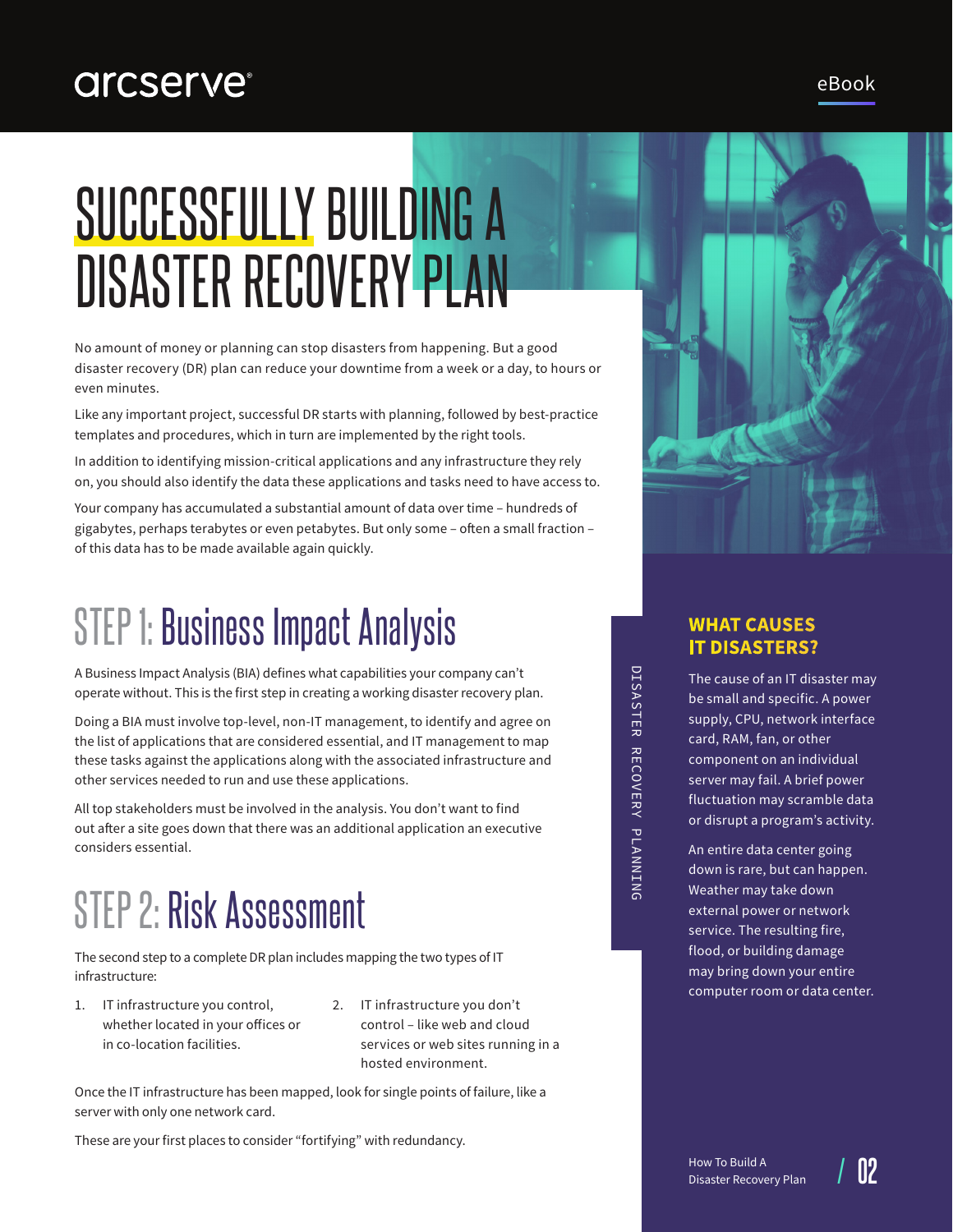To lower the risk of an IT disaster occurring, fortify yourself against the most common issues and you will have protected yourself against 90%-95% of the small incidents that may impact you.

Redundancy is one popular approach to avoiding, or minimizing, many IT disaster events. For example, servers, storage and network gear can be configured with two power supplies, connected in turn to separate power sources. Servers, firewalls, UPSs and other gear, even entire sites, can be duplicated. Network and electrical service can be supplied by two separate utilities, on separate cables. Data can be stored across multiple hard drives.

## STEP 4: DR Testing

There are only two ways to determine whether a DR plan works.

One is when there's a disaster. This, of course, is the wrong time to discover that you chose wrong, or that one of your tools or services has failed, or that you didn't include a critical application.

The other way is to periodically conduct tests. It is better to uncover a shortcoming in your infrastructure by testing failure scenarios under controlled circumstances.

External audits can help identify whether there are any parts of your DR plan that still need work. One reason is that not all organizations will simulate a full disaster scenario, or carry through to confirm that a full recovery can be done. An external audit can hold you to a higher standard than your company may have set, and conduct full, rigorous tests, forcing you to follow the best IT practices.

#### **Offsite Backup Approaches**

In most IT disaster events, disaster recovery involves restoring data, because the primary copy has been damaged, destroyed, or rendered inaccessible.

To ensure that a copy of your data is available if and when an IT disaster occurs, an offsite backup is critical. It should be geographically far enough away to ensure that a major event like fire, flood, power outage, explosion or earthquake doesn't damage or isolate the backup.

Tape ruled the offsite backup world for decades. But there are challenges with tapebased backups:

- Offsite tapes take time to request, find, and retrieve.
- $-$  If a tape is faulty, you don't find out until you need it.
- To read older-generation tapes, you need to have a working tape drive that supports them. Since your site may be inaccessible, you need one at your alternate location as well. This adds to infrastructure costs.
- You may have to go through the entire tape just to retrieve a few files.
- **Wany tape-oriented backups use proprietary formats, and require vendor** software to be read – another recurring cost.

In today's online, 24x7x365 world, a backup that's not quickly and easily available may be good for preserving important company data – but it isn't useful for disaster recovery. Today's RTOs are measured in hours or even minutes.

# DISASTER RECOVERY PLANNING DISASTER RECOVERY PLANNING

#### **RECOVERY POINT OBJECTIVE (RPO) AND RECOVERY TIME OBJECTIVE (RTO)**

The data that you want to regain availability to in a timely fashion is called the Recovery Point Objective (RPO).

How soon you want this data available again is called the Recovery Time Objective (RTO).

How much IT downtime for mission-critical applications and data is acceptable depends on many factors (notably cost), and will vary from one company to the next -- but in general, acceptable downtime today is minutes-tohours, compared to days to a week or more from years ago.

#### **HOSTING APPLICATIONS VS. OUTSOURCING**

Another critical component of managing the risk of IT disasters is assessing whether it's time to outsource any of your IT applications and services, and move them to the cloud.